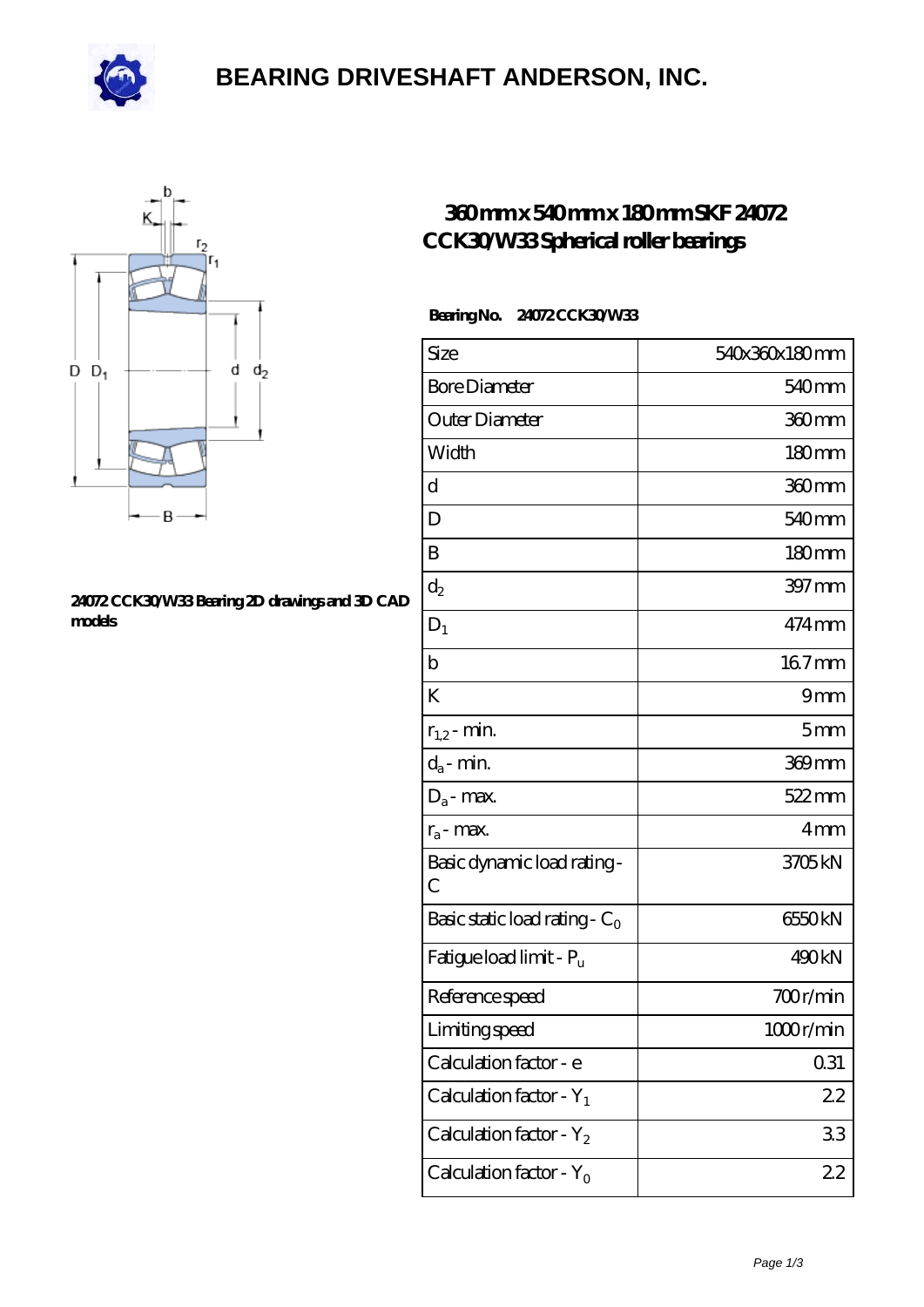

# **[BEARING DRIVESHAFT ANDERSON, INC.](https://deadmanspartythemovie.com)**

| Category                  | Spherical Roller Bearings                                                                                                                                                                                                |
|---------------------------|--------------------------------------------------------------------------------------------------------------------------------------------------------------------------------------------------------------------------|
| Inventory                 | Q0                                                                                                                                                                                                                       |
| Manufacturer Name         | <b>SKF</b>                                                                                                                                                                                                               |
| Minimum Buy Quantity      | N/A                                                                                                                                                                                                                      |
| Weight /Kilogram          | 149.84                                                                                                                                                                                                                   |
| Product Group             | BO4311                                                                                                                                                                                                                   |
| Internal Clearance        | CO-Medium                                                                                                                                                                                                                |
| Mounting Method           | Adapter Mount                                                                                                                                                                                                            |
| Rolling Element           | Spherical Roller Bearing                                                                                                                                                                                                 |
| <b>Bore Profile</b>       | Tapered                                                                                                                                                                                                                  |
| Cage Material             | Steel                                                                                                                                                                                                                    |
| Enclosure                 | Open                                                                                                                                                                                                                     |
| Number of Rows of Rollers | Double Row                                                                                                                                                                                                               |
| Relubricatable            | Yes                                                                                                                                                                                                                      |
| Withdrawal Sleeve         | AOH24072 (Specify bore)                                                                                                                                                                                                  |
| Withdrawal Nut            | HM76T                                                                                                                                                                                                                    |
| Inch - Metric             | Metric                                                                                                                                                                                                                   |
| Long Description          | <b>360MM Tapered Bore;</b><br>540MM Outside Diameter:<br>180MM Width;<br>CO Medium Clearance;<br>Adapter Mount; Double<br>Row of Spherical Roller<br>Bearings; Steel Cage<br>Material; Open Enclosure;<br>Relubricatable |
| <b>Other Features</b>     | Order adapter or<br>withdrawal sleeve or nut<br>separately. Others may be<br>available                                                                                                                                   |
| Category                  | Spherical Roller Bearing                                                                                                                                                                                                 |
| <b>UNSPSC</b>             | 31171510                                                                                                                                                                                                                 |
| Harmonized Tariff Code    | 84823080                                                                                                                                                                                                                 |
| Noun                      | Bearing                                                                                                                                                                                                                  |
| Keyword String            | Spherical                                                                                                                                                                                                                |
|                           |                                                                                                                                                                                                                          |